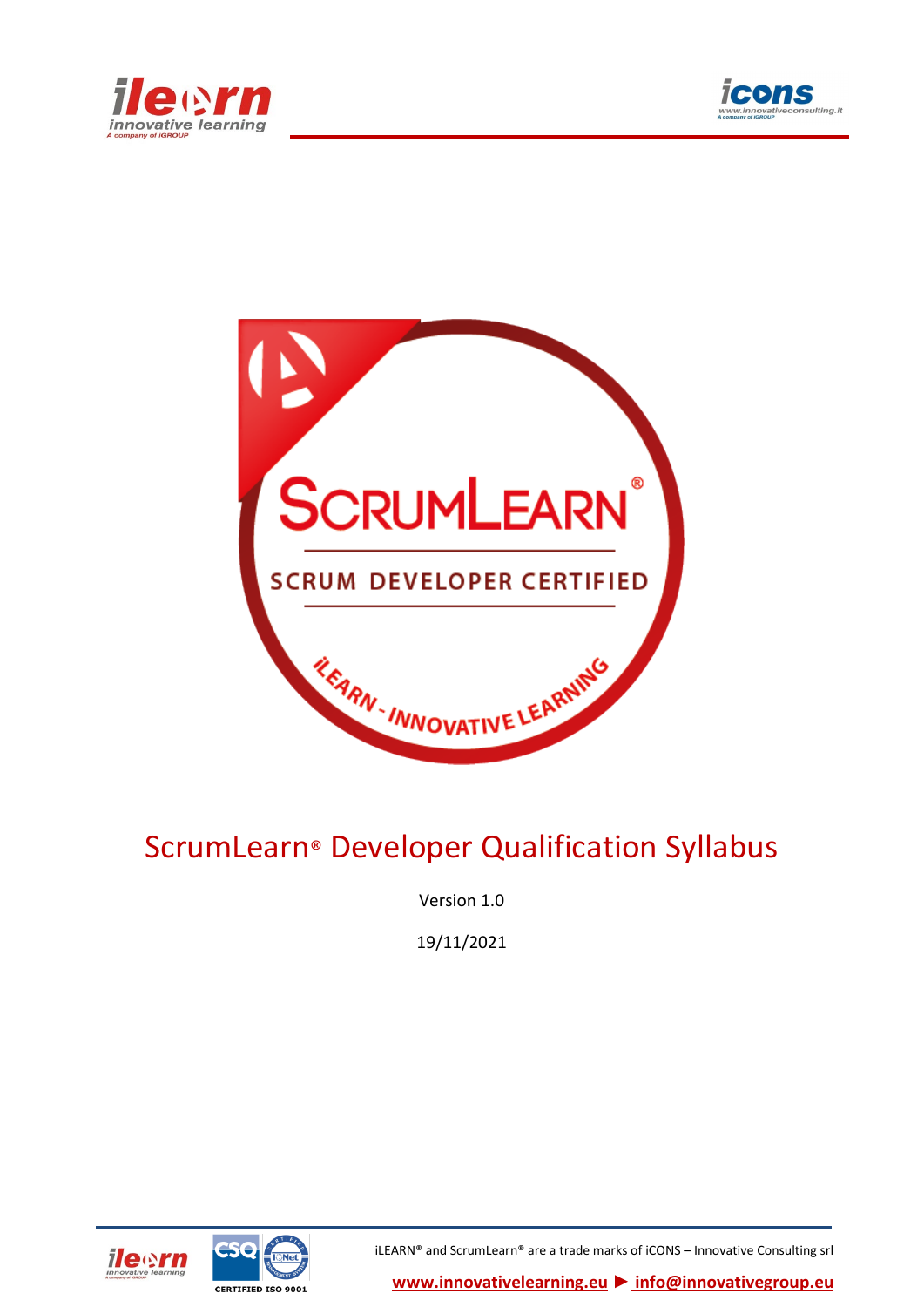

# **Contents**

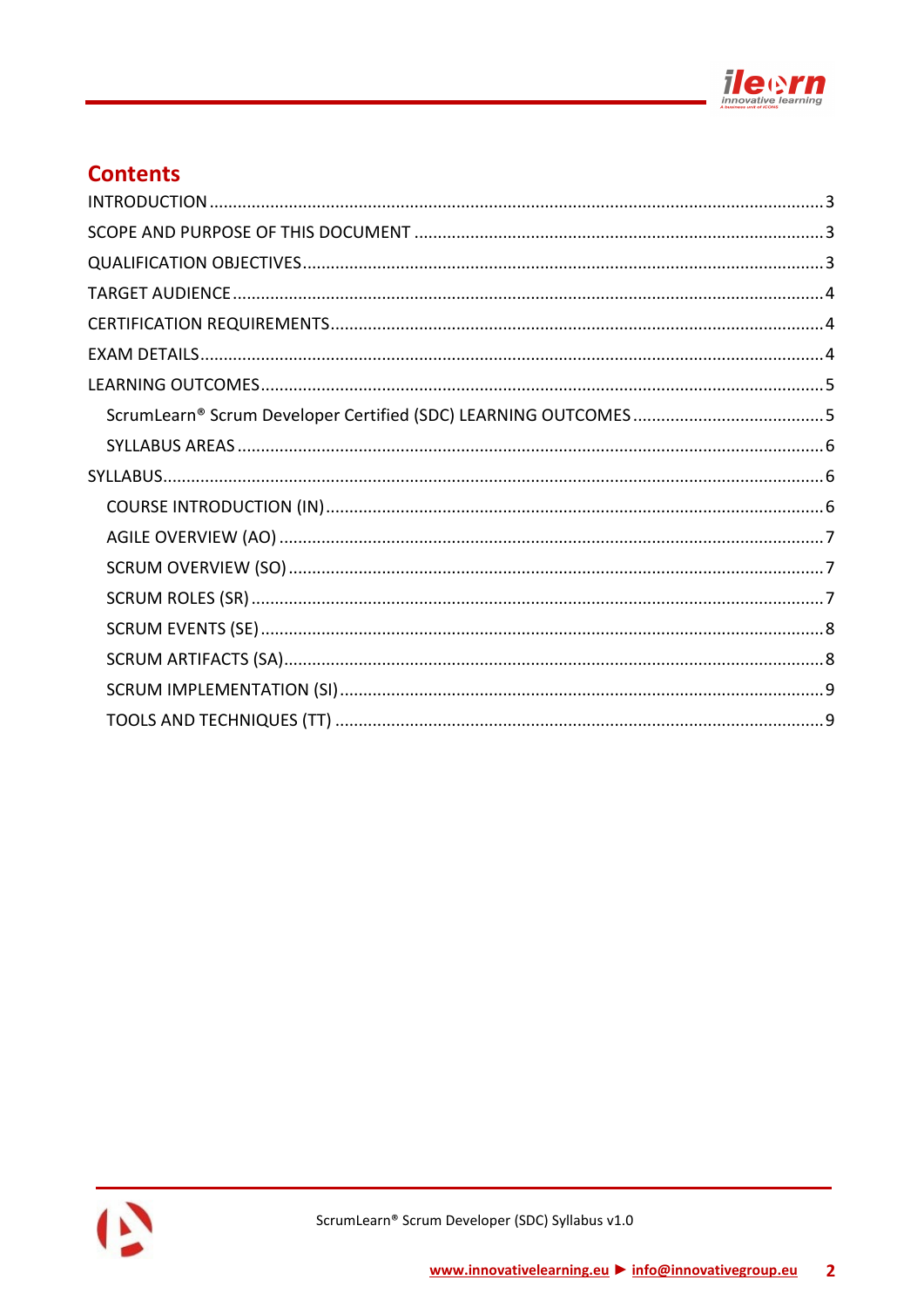

### <span id="page-2-0"></span>**INTRODUCTION**

Scrum is for sure the most popular Agile methodology of our times. But what is it about Scrum that makes it the number one framework for iterative software development? How did Scrum grow to be the most widely used Agile method, and what are the reasons for its success?

One possible answer is that Scrum is simple, straightforward, and easy to implement. While there are a number of other iterative and incremental development methodologies out there (eXtreme Programming, Crystal Clear, Agile Unified Process, etc), Scrum is on the simple side. Not only because of its inherent characteristics, but also because it has well documented use cases. In other words: in part, Scrum is successful simply because it's popular, but mainly the very good reason for Scrum's success, of course, is that it just works.

The reasons behind the increased performance of Scrum teams are manifold. For one, of course, Scrum is a mature framework of development and project management. With frequent iterations and continuous feedback, it helps make sure that the delivered end product suits customer needs. The ability to change requirements on the fly makes sure the project is not derailed.

Another element to be considered is the fact that Scrum offers a variety of certifications. Scrum Masters, Product Owners, developers, but also trainers and coaches can get certified. Demonstrated experience and, perhaps even more importantly, ongoing education definitely helps. This feedback and continued contact with Scrum practitioners enable the methodology itself to continue to evolve and gain maturity.

With ample credibility offered by both certifications and documented use cases, it's no wonder that Scrum was able to garner much attention and support. Companies aspiring to transition to an Agile methodology soon find that reliable and comprehensive information on the several Agile frameworks is difficult to come by.

# <span id="page-2-1"></span>**SCOPE AND PURPOSE OF THIS DOCUMENT**

The purpose of this document is to inform all parties interested in the ScrumLearn® Scrum Developer Certified (SDC) course of the areas covered in the qualification. This document describes the Learning Objectives (LOs) that must be covered in a ScrumLearn® Scrum Developer Certified (SLMC) course and that are tested by the examination. These Learning Objectives take the following into consideration:

- every implementation of Scrum is different;
- teams and organizations apply Scrum within their context, but the fundamental framework always remains the same.

# <span id="page-2-2"></span>**QUALIFICATION OBJECTIVES**

Whether you're a manager, programmer, tester, analyst, product manager, or someone interested in working on or with a Scrum team, this course is suited for you. You will leave with solid knowledge of how and why Scrum works. When you have acquired the required knowledge from this course, you will be able to:

• explain the drivers responsible for the emergence of Agile;

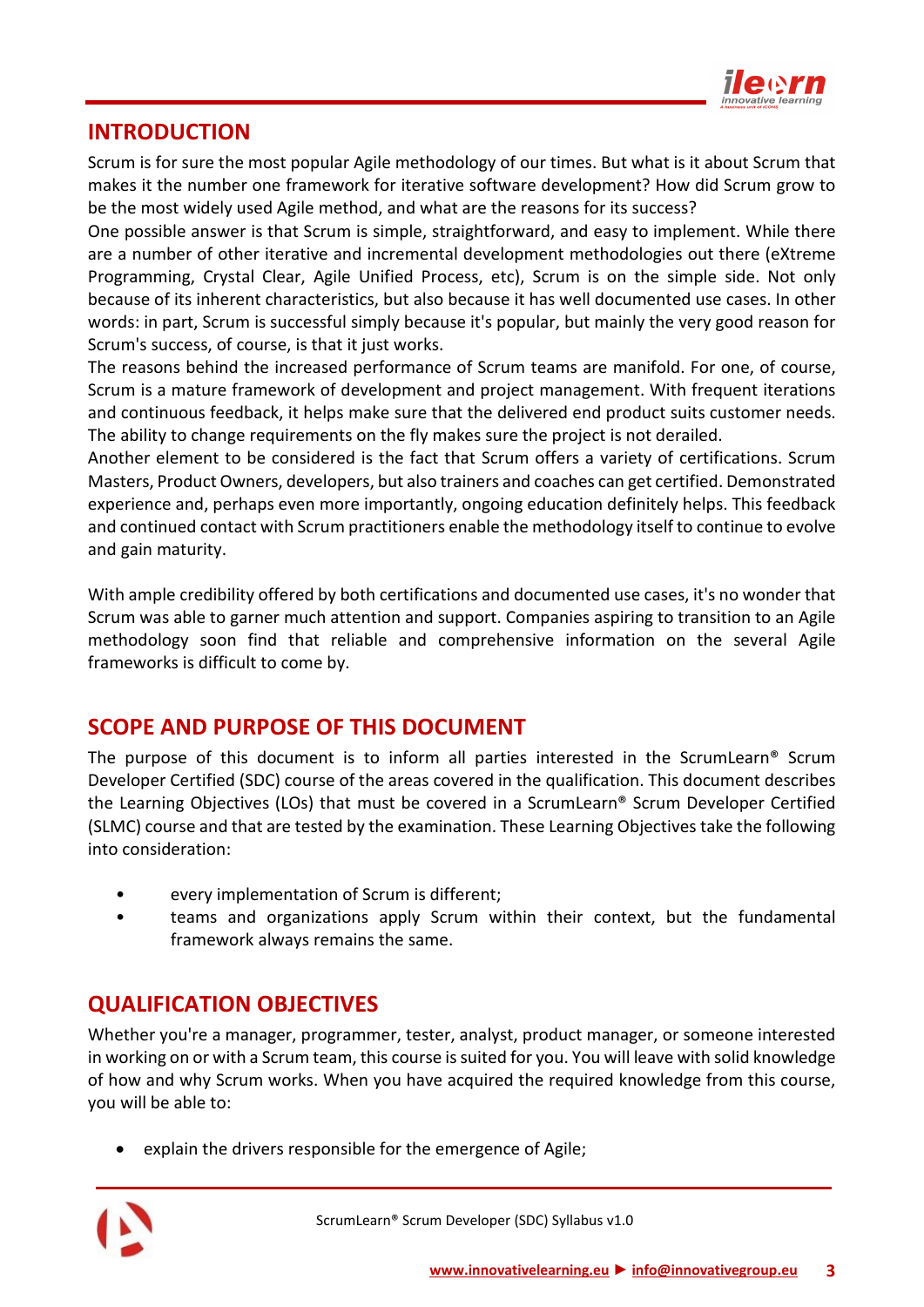

- describe and recognize the essential values, roles, events, artifacts that define the Scrum framework;
- know specific Scrum practices that support the delivery of products;
- work as a Scrum Developer in a Scrum team;
- use the main tools and techniques needed by developers of a Scrum team;
- <span id="page-3-0"></span>• acquire the knowledge needed to pass the SDC exam.

# **TARGET AUDIENCE**

The ScrumLearn® Scrum Developer Certified (SDC) qualification is fit-for-purpose for whoever is interested in having a deep understanding of Scrum and, in particular, wants to play or shall interact with the role of the Scrum Developer of a Scrum Team. The roles is a key contributor of the Scrum Team that takes the lead in defining the requirements for a product to be developed and in prioritizing their implementation. This is of interest to anyone who has this responsibility, for example (the list is not exhaustive):

- product architects / designers;
- IT architects / engineers;
- business analysts;
- project team leaders;
- project resources;
- software developers;
- IT systemists;
- <span id="page-3-1"></span>team and departments members in charge of developing a product.

### **CERTIFICATION REQUIREMENTS**

You will receive the required certification from iCONS on successful completion of the ScrumLearn® Scrum Developer Certified (SDC) exam.

# <span id="page-3-2"></span>**EXAM DETAILS**

The characteristics of the ScrumLearn® Scrum Developer Certified (SLMC) exam are:

Exam Format:

- closed-book format;
- paper/web-Based;
- participants may use scratch paper.

#### Questions:

• 45 multiple choice questions.

PassingsScore:

• 65%

Exam duration:

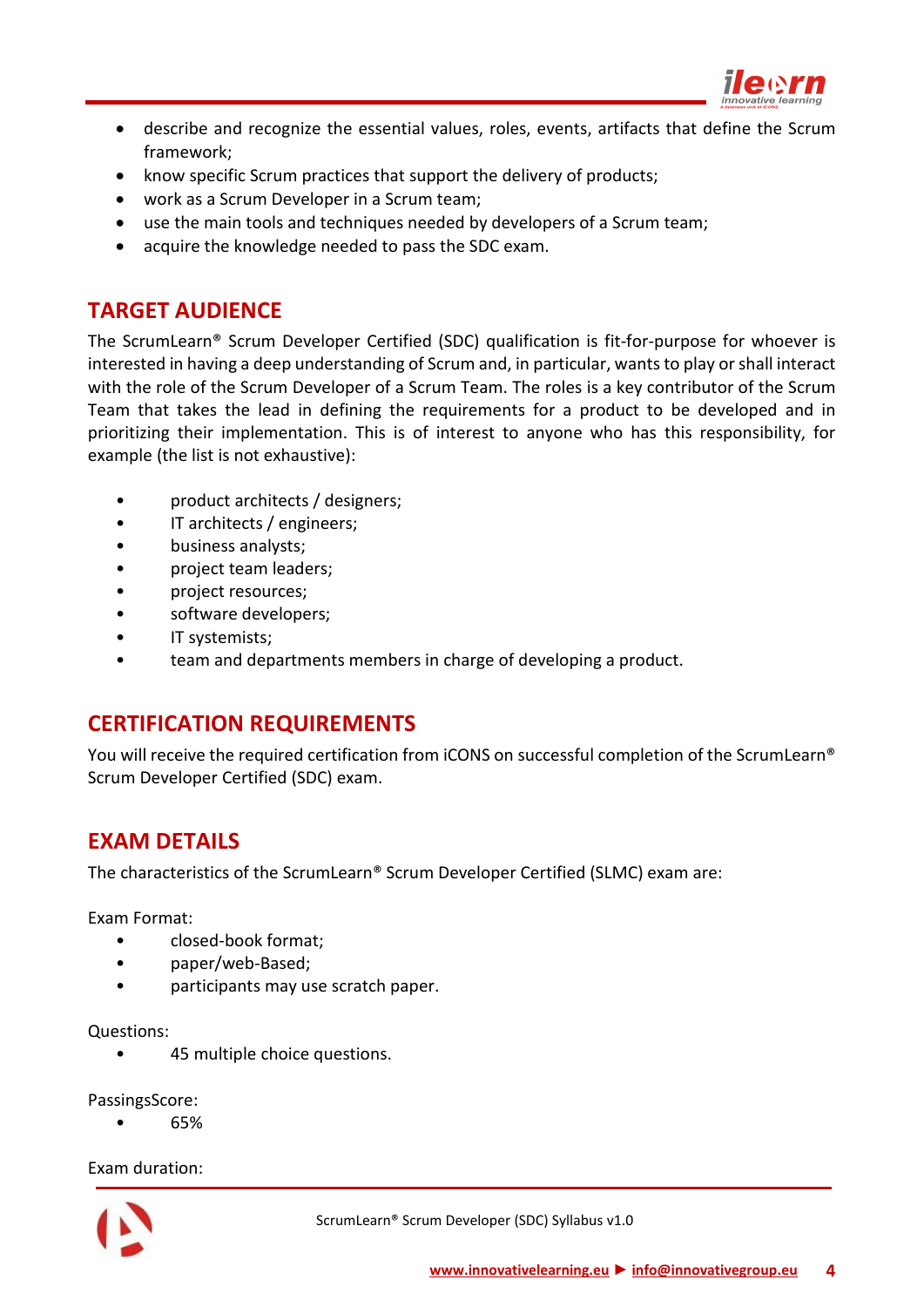

- 50 minutes;
- <span id="page-4-0"></span>• 10 minutes extra time for non-native English speakers.

# **LEARNING OUTCOMES**

A classification widely used when designing assessments for certification and education is the Bloom's Taxonomy of Educational Objectives. This classifies learning objectives into six ascending learning levels, each defining a higher degree of competencies and skills. (Bloom et al, 1956, Taxonomy of Educational Objectives).

This structured approach helps to ensure:

- a clear delineation in learning level content between different qualification levels;
- learning outcomes are documented consistently across different areas of the guidance;
- exam questions and papers are consistent and are created to a similar level of difficulty.

The ScrumLearn® Scrum Developer Certified (SDC) qualification examines learning outcomes at levels 1 (knowledge), 2 (comprehension) and 3 (application).

| <b>Scrum Developer Certified (SDC) LEARNING OUTCOMES</b>  |                                                                                     |                                                 |                                                             |                                                                                                                                                                      |
|-----------------------------------------------------------|-------------------------------------------------------------------------------------|-------------------------------------------------|-------------------------------------------------------------|----------------------------------------------------------------------------------------------------------------------------------------------------------------------|
|                                                           | 1<br><b>Knowledge</b>                                                               | $\overline{2}$<br><b>Comprehension</b>          | 3<br><b>Application</b>                                     | 4<br><b>Analysis</b>                                                                                                                                                 |
| Generic<br>Definition<br>from Learning<br><b>Outcomes</b> | Know key facts, Understand<br>terms and<br>concepts from<br>the manual/<br>guidance | key concepts<br>from the<br>manual/<br>guidance | Be able to<br>apply key<br>concepts for a<br>given scenario | Be able to<br>analyze and<br>distinguish<br>between<br>appropriate<br>and<br>inappropriate<br>use of the<br>method/<br>guidance for a<br>given scenario<br>situation |

### <span id="page-4-1"></span>*ScrumLearn® Scrum Developer Certified (SDC) LEARNING OUTCOMES*

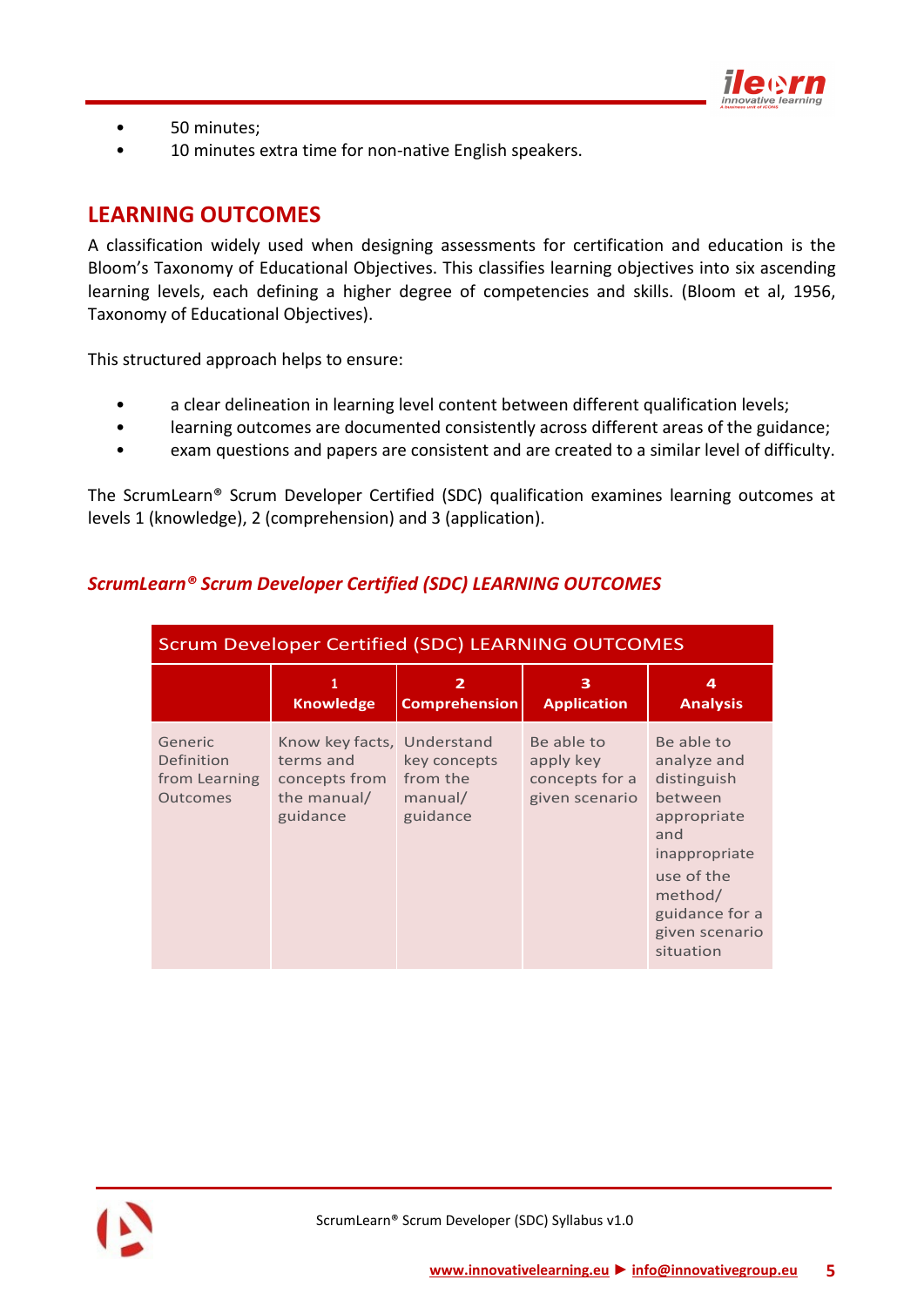

| Qualification<br>Learning<br><b>Outcomes</b> | Know facts,<br>including<br>terms,<br>concepts,<br>principles,<br>tools and<br>techniques<br>of Scrum | Understand<br>the concepts,<br>principles, and<br>dimensions of<br>Scrum and can<br>explain how<br>these are<br>applied | Be able to<br>define<br>requirements<br>and to<br>prioritize /<br>maintain a<br>product<br>backlog |  |
|----------------------------------------------|-------------------------------------------------------------------------------------------------------|-------------------------------------------------------------------------------------------------------------------------|----------------------------------------------------------------------------------------------------|--|
|----------------------------------------------|-------------------------------------------------------------------------------------------------------|-------------------------------------------------------------------------------------------------------------------------|----------------------------------------------------------------------------------------------------|--|

#### <span id="page-5-0"></span>*SYLLABUS AREAS*

The following syllabus areas are identified.

| <b>SYLLABUS AREA CODE</b> | <b>SYLLABUS AREA TITLE</b>  |
|---------------------------|-----------------------------|
| IN.                       | Course Introduction         |
| AO.                       | <b>Agile Overview</b>       |
| <b>SO</b>                 | <b>Scrum Overview</b>       |
| <b>SR</b>                 | <b>Scrum Roles</b>          |
| <b>SA</b>                 | <b>Scrum Artifacts</b>      |
| <b>SE</b>                 | <b>Scrum Events</b>         |
| <b>TT</b>                 | <b>Tools and Techniques</b> |
| SI                        | <b>Scrum Implementation</b> |

In the following section are provided details on the topics covered in the different lessons of the course. This course has been mainly based on the Scrum representation provided by Ken Schwaber and Jeff Sutherland In their book "The Scrum Guide™ - The Definitive Guide to Scrum: The Rules of the Game". Additional sources have also been used, and are specified in the section "Referenced bibliography and suggested readings".

# <span id="page-5-1"></span>**SYLLABUS**

#### <span id="page-5-2"></span>*COURSE INTRODUCTION (IN)*

This module lets learners know about the ScrumLearn® Scrum Developer Certified (SSDC) course, such as a brief overview, certification, and training agenda.

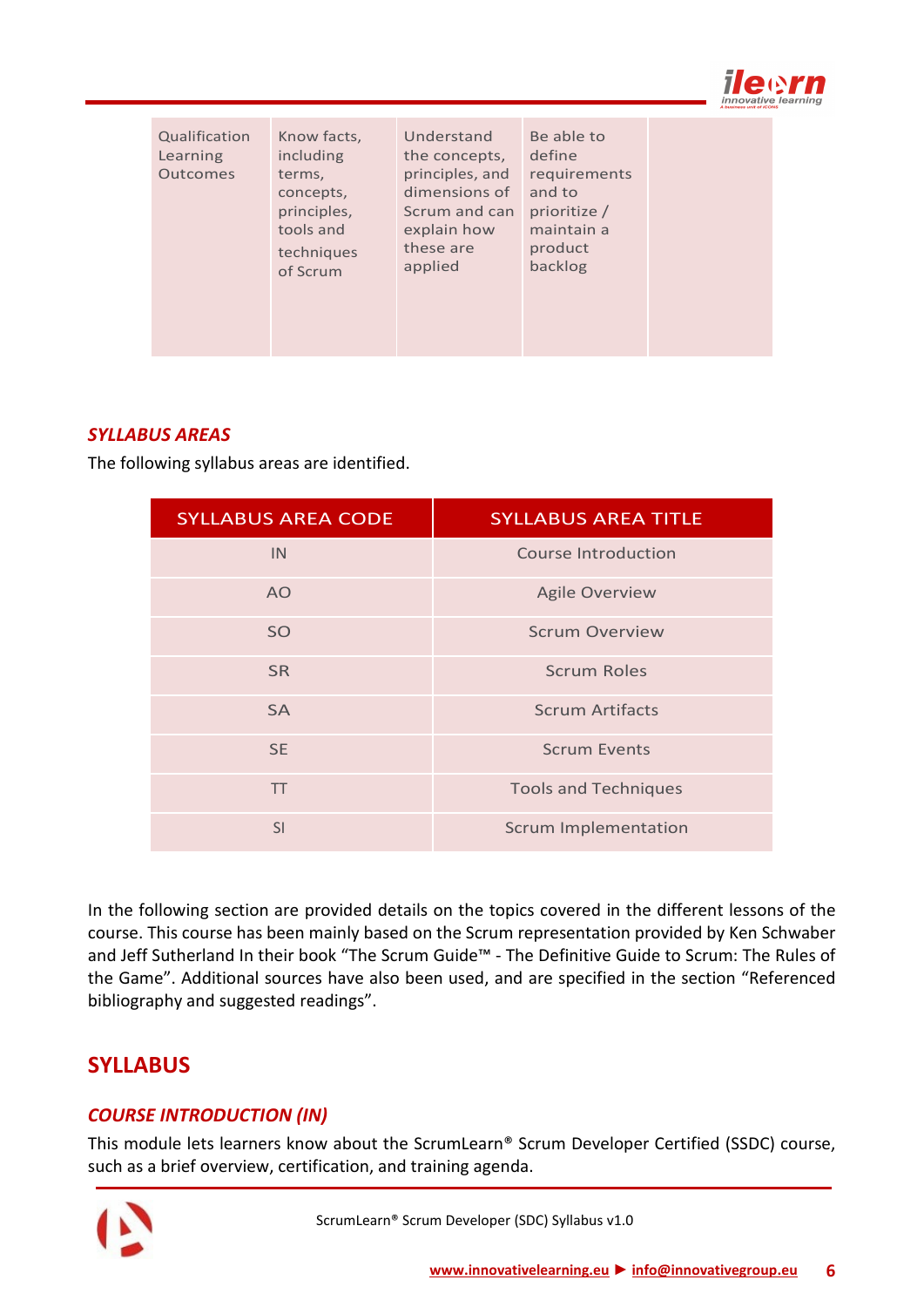

### <span id="page-6-0"></span>*AGILE OVERVIEW (AO)*

This module is about understanding the origins of the Agile approach and how it turned upsidedown the traditional approach to product development and project management.

| <b>AREA CODE</b> | <b>SECTION</b> | <b>SUBSECTION</b> | <b>TOPIC</b>                                        |
|------------------|----------------|-------------------|-----------------------------------------------------|
| AO               | 01             | 01                | What is Agile?                                      |
|                  |                | 02                | <b>History of Agile</b>                             |
|                  |                | 03                | Reasons for adopting Agile                          |
|                  |                | 04                | Agile Manifesto                                     |
|                  |                | 05                | <b>Waterfall vs Agile</b>                           |
|                  |                | 06                | <b>Common practices of Agile</b><br>teams           |
|                  |                | 07                | A few well-known Agile<br>techniques and approaches |
|                  |                | 08                | Kanban                                              |
|                  |                | 09                | <b>Timeboxes</b>                                    |

### <span id="page-6-1"></span>*SCRUM OVERVIEW (SO)*

This module is about introducing the Scrum approach, also in relation to Agile, and giving an overall vision of how Scrum is structured in terms of roles involved, project phases, and activities.

| <b>AREA</b><br><b>CODE</b> | <b>SECTION</b> | <b>SUBSECTION</b> | <b>TOPIC</b>                     |
|----------------------------|----------------|-------------------|----------------------------------|
| <sub>SO</sub>              | 01             | 01                | What is Scrum?                   |
|                            |                | 02                | <b>Scrum Pillars</b>             |
|                            |                | 03                | <b>Scrum Values</b>              |
|                            |                | 04                | <b>Scrum Roles</b>               |
|                            |                | 05                | <b>Scrum Artifacts</b>           |
|                            |                | 06                | <b>Scrum Events</b>              |
|                            |                | 07                | <b>Scrum Applicability</b>       |
|                            |                | 08                | Scrum advantages and<br>benefits |

### <span id="page-6-2"></span>*SCRUM ROLES (SR)*

This module introduces the typical organization of a Scrum project, detailing the core and non-core Scrum roles and responsibilities.

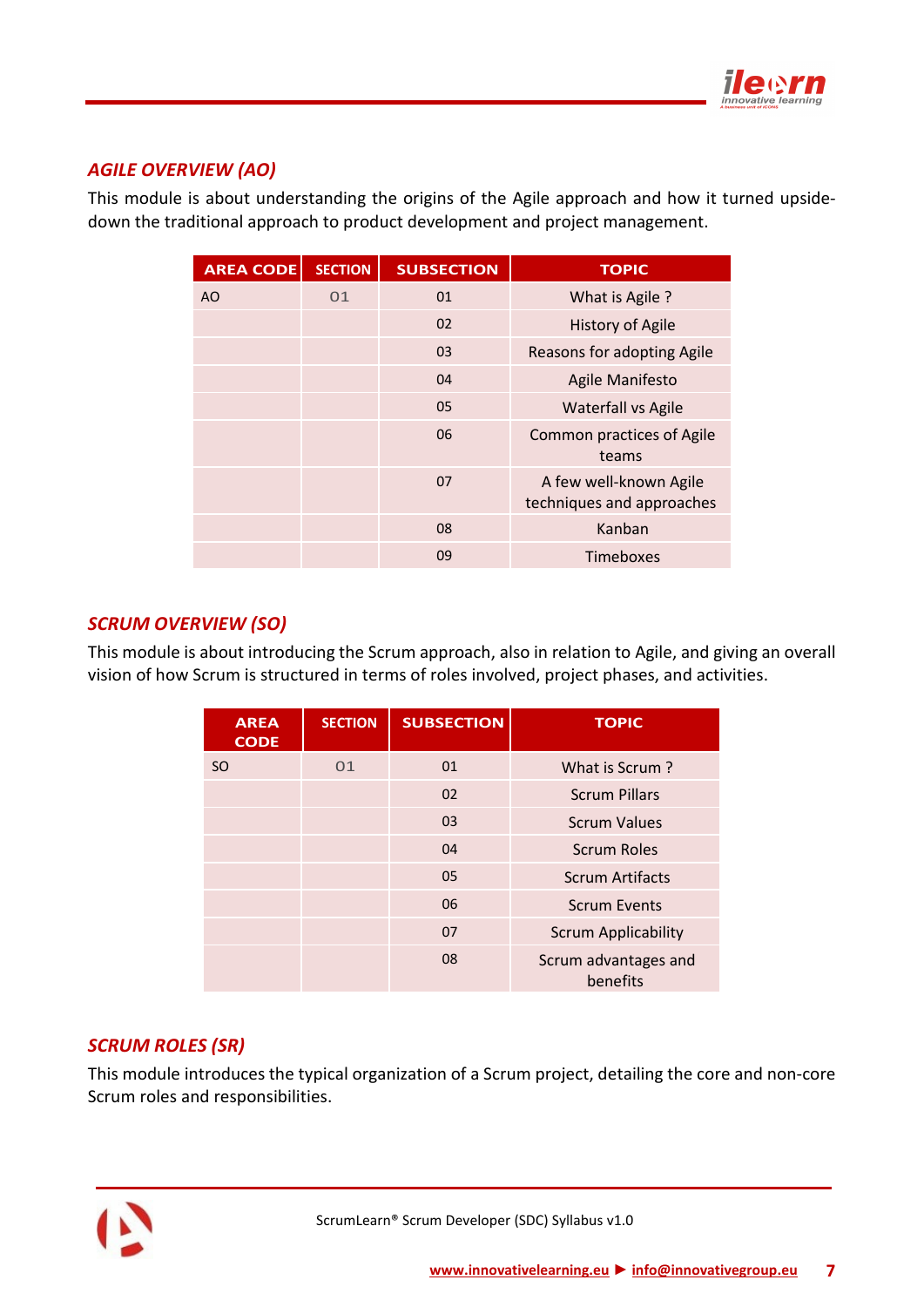

| <b>AREA</b><br><b>CODE</b> | <b>SECTION</b> | <b>SUBSECTION</b> | <b>TOPIC</b>                       |
|----------------------------|----------------|-------------------|------------------------------------|
| <b>SR</b>                  | 01             | 01                | The Scrum Organization and<br>Team |
|                            |                | 02                | The Product Owner                  |
|                            |                | 03                | The Scrum Master                   |
|                            |                | 04                | <b>Scrum Developer</b>             |
|                            |                | 05                | Scrum roles within a Scrum<br>Team |
|                            |                | 06                | Other stakeholders                 |

### <span id="page-7-0"></span>*SCRUM EVENTS (SE)*

This module introduces the main meeting and prescribed occasion for exchanges that are used in a Scrum product development initiative

| <b>AREA</b><br><b>CODE</b> | <b>SECTION</b> | <b>SUBSECTION</b> | <b>TOPIC</b>                         |
|----------------------------|----------------|-------------------|--------------------------------------|
| <b>SE</b>                  | 01             | 01                | <b>Scrum Events</b>                  |
|                            |                | 02                | The Sprint                           |
|                            |                | 03                | <b>Sprint Planning</b>               |
|                            |                | 04                | Daily Scrum                          |
|                            |                | 05                | <b>Sprint Review</b>                 |
|                            |                | 06                | <b>Sprint Retrospective</b>          |
|                            |                | 07                | <b>Product Backlog</b><br>Refinement |
|                            |                | 08                | The Scrum of Scrum                   |

### <span id="page-7-1"></span>*SCRUM ARTIFACTS (SA)*

This module introduces the documents and artifacts that are used in a Scrum product development initiative

| <b>AREA</b><br><b>CODE</b> | <b>SECTION</b> | <b>SUBSECTION</b> | <b>TOPIC</b>                    |
|----------------------------|----------------|-------------------|---------------------------------|
| <b>SA</b>                  | 01             | 01                | <b>Scrum Artifacts overview</b> |
|                            |                | 02                | The User Story                  |
|                            |                | 03                | The Product Vision              |
|                            |                | 04                | The Product Backlog             |
|                            |                | 05                | The Sprint Backlog              |
|                            |                | 06                | The Increment                   |
|                            |                | 07                | The Definition of Ready         |



ScrumLearn® Scrum Developer (SDC) Syllabus v1.0